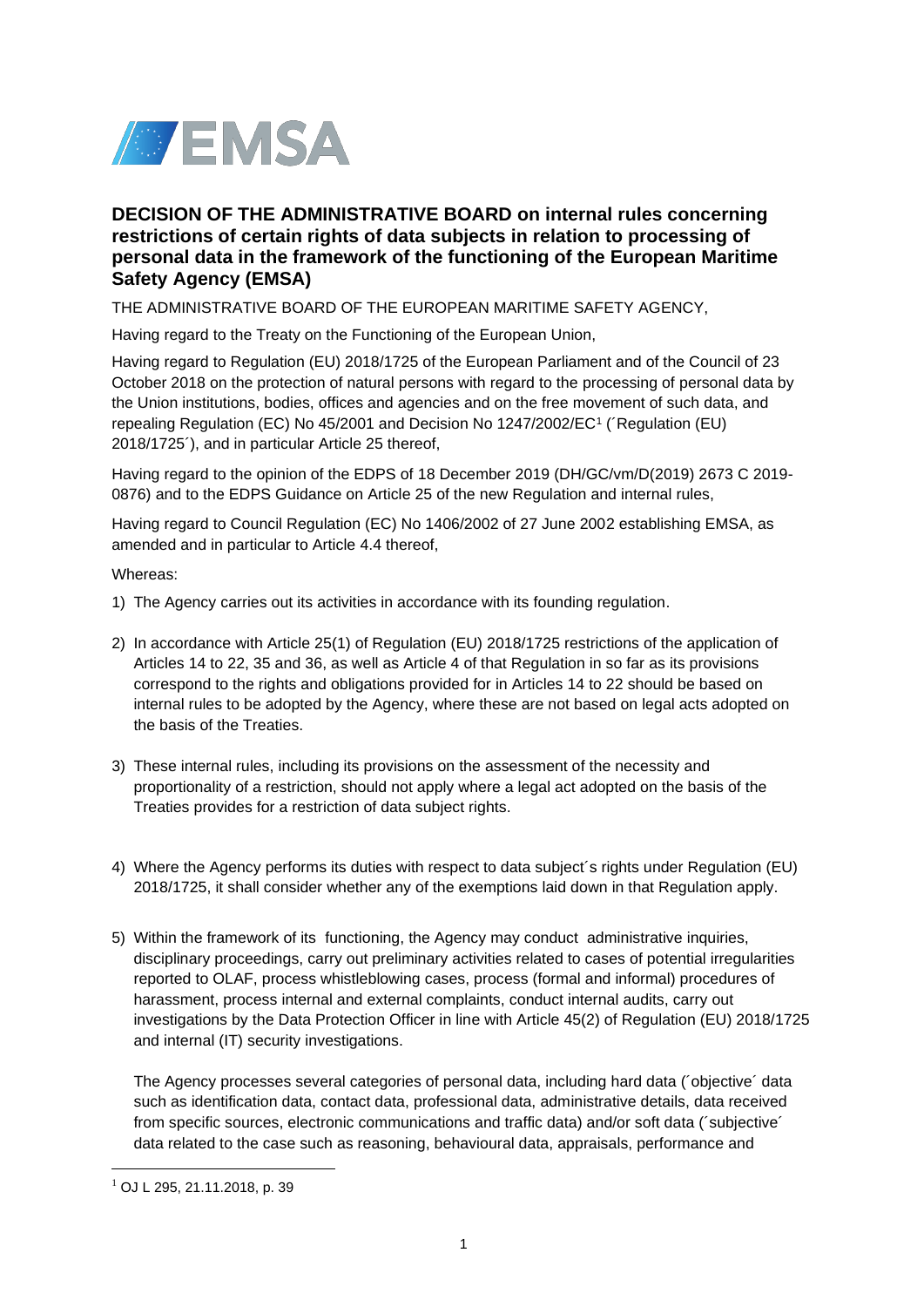conduct data and data related to or brought forward in connection with the subject matter of the procedure or activity).

- 6) The Agency, represented by its Executive Director, acts as the data controller irrespective of further delegations of the controller role within EMSA to reflect operational responsibilities for specific personal data processing operations.
- 7) The personal data are stored securely in an electronic environment or on paper preventing unlawful access or transfer of data to persons who do not have a need to know. The personal data processed are retained for no longer than necessary and appropriate for the purposes for which the data are processed for the period specified in the data protection notices, privacy statements or records of the Agency.
- 8) The internal rules should apply to all processing operations carried out by the Agency in the performance of administrative inquiries, disciplinary proceedings, preliminary activities related to cases of potential irregularities reported to OLAF, whistleblowing procedures, (formal and informal) procedures for cases of harassment, processing internal and external complaints, internal audits, the investigations carried out by the Data Protection Officer in line with Article 45(2) of Regulation (EU) 2018/1725, (IT) security investigations handled internally or with external involvement (e.g. CERT-EU).
- 9) They should apply to processing operations carried out prior to the opening of the procedures referred to above, during these procedures and during the monitoring of the follow-up to the outcome of these procedures. It should also include assistance and cooperation provided by the Agency to national authorities and international organisations outside of its administrative investigations.
- 10) In the cases where these internal rules apply the Agency has to give justifications explaining why the restrictions are strictly necessary and proportionate in a democratic society and respect the essence of the fundamental rights and freedoms.
- 11) Within this framework the Agency is bound to respect, to the maximum extent possible, the fundamental rights of the data subjects during the above procedures, in particular, those relating to the right of provision of information, access and rectification, right to erasure, restriction of processing, right of communication of a personal data breach to the data subject or confidentiality of communication as enshrined in Regulation (EU) No 2018/1725.
- 12) However, the Agency may be obliged to restrict the information to data subject and other data subject's rights to protect, in particular, its own investigations, the investigations and proceedings of other public authorities, as well as the rights of other persons related to its investigations or other procedures.
- 13) The Agency may thus restrict the information for the purpose of protecting the investigation and the fundamental rights and freedoms of other data subjects.
- 14) The Agency should periodically monitor that the conditions that justify the restriction apply and lift the restriction as far as they do no longer apply.
- 15) The Controller should inform the Data Protection Officer at the moment of deferral and during the revisions.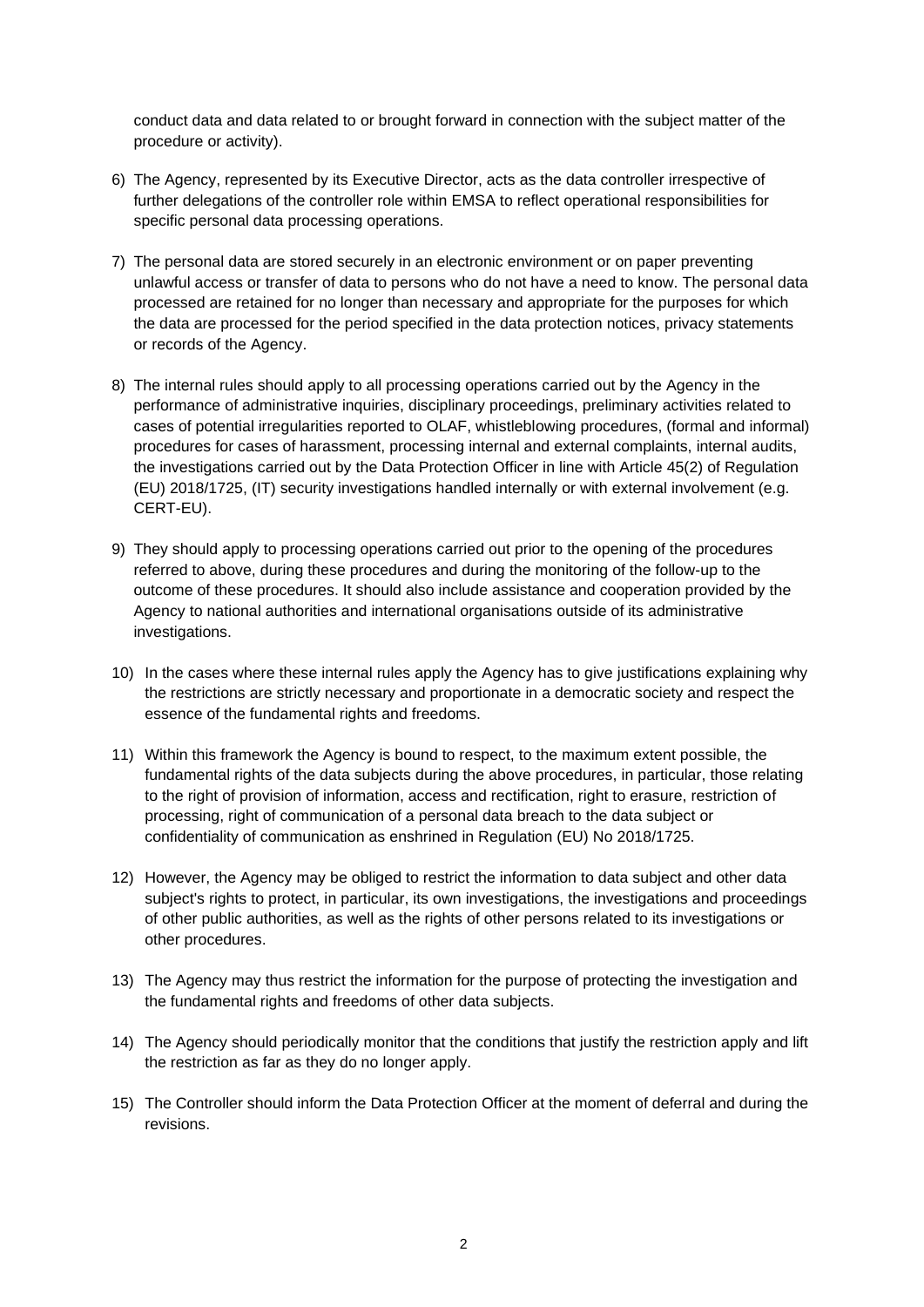#### HAS DECIDED AS FOLLOWS:

#### *Article 1*

#### *Subject-matter and scope*

1. This Decision lays down rules relating to the conditions under which the Agency in the framework of its procedures set out paragraph 2 may restrict the application of the rights enshrined in Articles 14 to 21, 35 and 36, as well as Article 4 thereof, following Article 25 of the Regulation (EU) No 2018/1725.

2. Within the framework of the functioning of the Agency, this Decision applies to the processing operations on personal data by the Agency: conducting administrative inquiries, disciplinary proceedings, preliminary activities related to cases of potential irregularities reported to OLAF, processing whistleblowing cases, (formal and informal) procedures of harassment, processing internal and external complaints, conducting internal audits, investigations carried out by the Data Protection Officer in line with Article 45(2) of Regulation (EU) 2018/1725 and (IT) security investigations handled internally or with external involvement (e.g. CERT-EU).

3. The categories of data concerned are hard data (´objective´ data such as identification data, contact data, professional data, administrative details, data received from specific sources, electronic communications and traffic data) and/or soft data (´subjective´ data related to the case such as reasoning, behavioural data, appraisals, performance and conduct data and data related to or brought forward in connection with the subject matter of the procedure or activity).

4. Where the Agency performs its duties with respect to data subject´s rights under Regulation (EU) 2018/1725, it shall consider whether any of the exemptions laid down in that Regulation apply.

5. Subject to the conditions set out in this Decision, the restrictions may apply to the following rights: provision of information to data subjects, right of access, rectification, erasure, restriction of processing, communication of a personal data breach to the data subject or confidentiality of communication. In accordance with Article 5(4) of the Staff Regulations, the tables establishing the equivalence between the types of post and the post titles used for EMSA officials and temporary staff, which are contained in the Annex to this Decision, are hereby approved.

# *Article 2*

#### *Specification of the controller*

1. The controller of the processing operations is the Agency, represented by its Executive Director, who may delegate the function of the controller. Data subjects shall be informed of the delegated controller by way of the data protection notices or records published on the website and/or the intranet of the Agency.

2. The retention period of the personal data referred to in Article 1(3) shall be no longer than necessary and appropriate for the purposes for which the data are processed. It shall in any event not be longer than the retention period specified in the data protection notices, privacy statements or records referred to in Article 5(1).

3. Where the Agency considers to apply a restriction, the risk to the rights and freedoms of the data subject shall be weighed, in particular, against the risk to the rights and freedoms of other data subjects and the risk of cancelling the effect of the Agency's investigations or procedures for example by destroying evidence. The risks to the rights and freedoms of the data subject concern primarily, but are not limited to, reputational risks and risks to the right of defence and the right to be heard.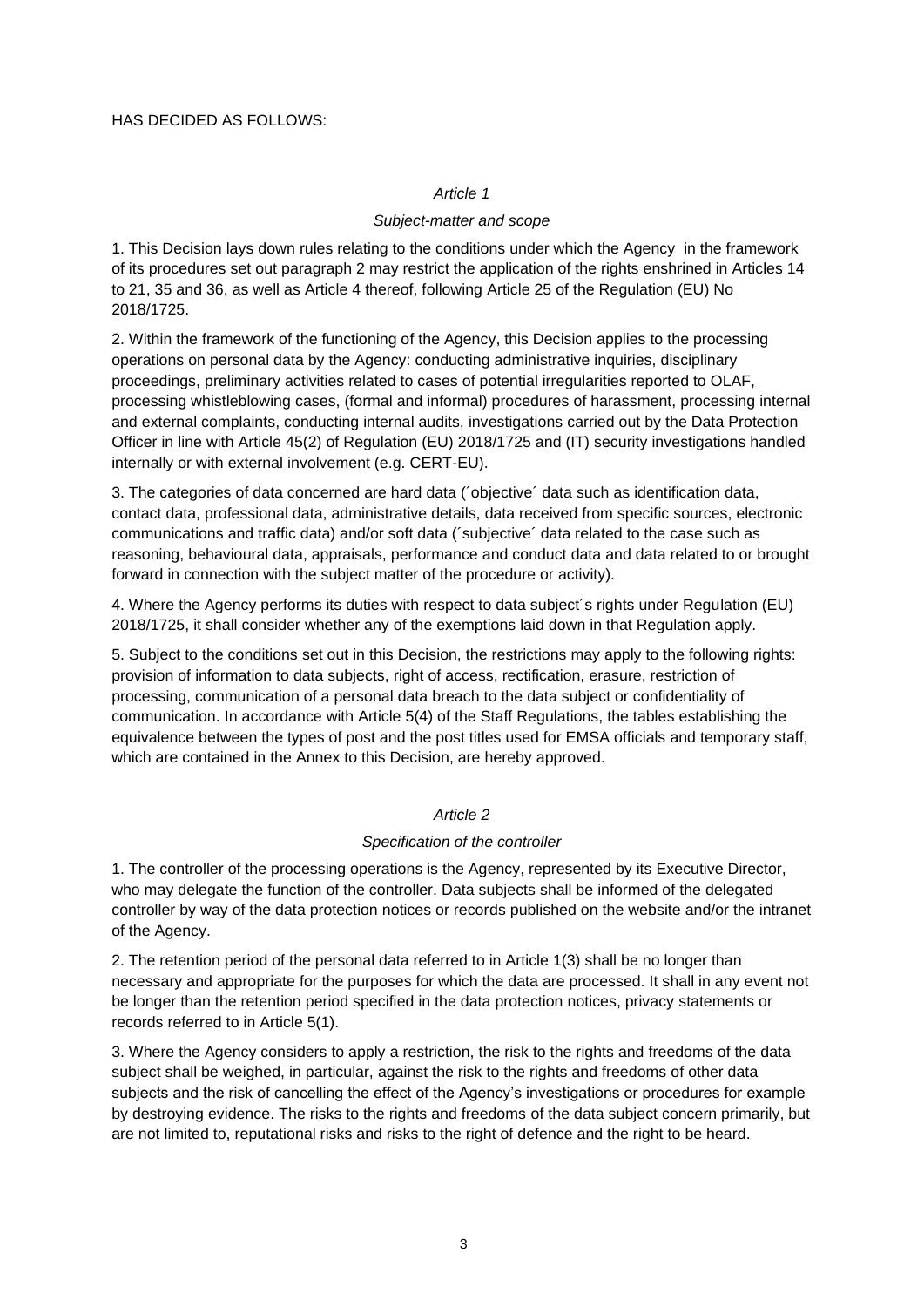#### *Article 2a*

#### *Safeguards*

1. The controller commits to put safeguards in place to avoid abuse or unlawful access or transfer which shall include but not be limited to the following:

(a) Paper documents shall be kept in secured cupboards and or safe(s) and only accessible to authorized staff;

(b) All electronic data shall be stored in a secure IT application according to the Agency's security standards, as well as in specific electronic folders accessible only to authorised staff. Appropriate levels of access shall be granted individually;

(c) The database(s) shall be password-protected under a single sign-on system and connected automatically to the user's ID and password. Accessing databases and data on behalf of the other user/identity is strictly prohibited. E-records shall be held securely to safeguard the confidentiality and privacy of the data therein;

(d) All persons having access to the data are bound by the obligation of confidentiality.

# *Article 3*

# *Restrictions*

1. Any restriction shall only be applied by the Agency to safeguard:

(a) the national security, public security or defence of the Member States;

(b) the prevention, investigation, detection and prosecution of criminal offences or the execution of criminal penalties, including the safeguarding against and the prevention of threats to public security;

(c) other important objectives of general public interest of the Union or of a Member State, in particular the objectives of the common foreign and security policy of the Union or an important economic or financial interest of the Union or of a Member State, including monetary, budgetary and taxation matters, public health and social security;

(d) the internal security of Union institutions and bodies, including of their electronic communications networks;

(e) the protection of judicial independence and judicial proceedings;

(f) the prevention, investigation, detection and prosecution of breaches of ethics for regulated professions;

(g) a monitoring, inspection or regulatory function connected, even occasionally, to the exercise of official authority in the cases referred to in points (a) to (c);

(h) the protection of the data subject or the rights and freedoms of others;

(i) the enforcement of civil law claims.

2. As a specific application of the purposes described in paragraph 1 above, the Agency may apply restrictions in the following circumstances:

(a) where another Union institution, body or agency, is entitled to restrict the exercise of the listed rights on the basis of other acts provided for in Article 25 of Regulation (EU) 2018/1725 or in accordance with Chapter IX of that Regulation or with the founding acts of other Union institutions, bodies, agencies and offices;

(b) where the purpose of such a restriction by that Union institution, body or agency would be jeopardised if EMSA would not apply an equivalent restriction in respect of the same personal data;

(c) where a competent authority of a Member State is entitled to restrict the exercise of the listed rights on the basis of other acts provided for in Article 23 of Regulation (EU) 2016/679 of the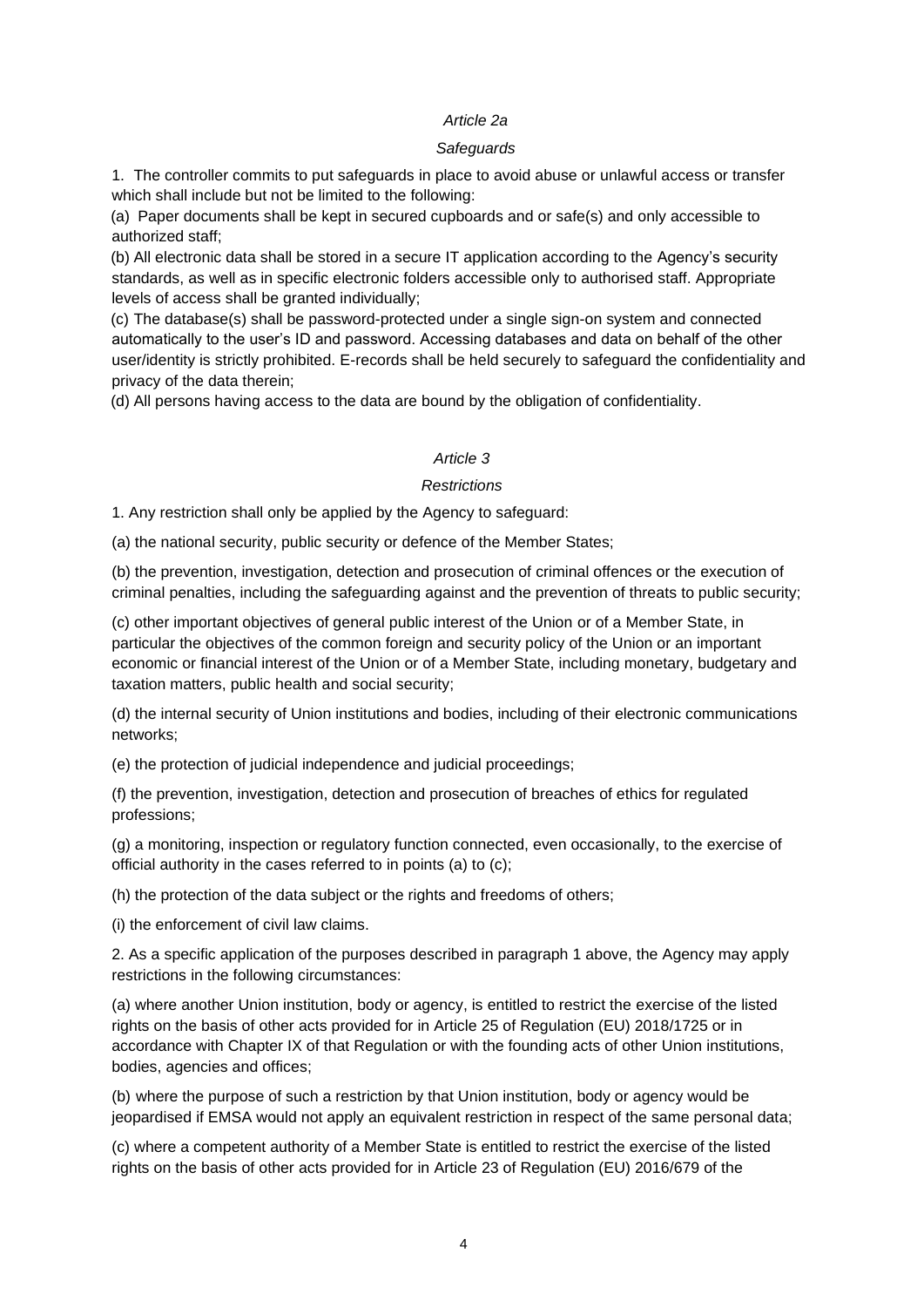European Parliament and of the Council, or under national measures transposing Articles 13(3), 15(3) or 16(3) of Directive (EU) 2016/680 of the European Parliament and of the Council;

(d) where the purpose of such a restriction by that competent authority would be jeopardised if EMSA would not apply an equivalent restriction in respect of the same personal data;

(e) where the exercise of those rights and obligations would jeopardise the Agency's cooperation with third countries or international organisations in the conduct of its tasks.

Before applying restrictions in the circumstances referred to in points (a) and (b) of the first subparagraph, the Agency shall consult the relevant Commission services, Union institutions, bodies, agencies, offices or the competent authorities of Member States unless it is clear to the Agency that the application of a restriction is provided for by one of the acts referred to in those points.

3. Any restriction shall be necessary and proportionate to the risks to the rights and freedoms of data subjects and respect the essence of the fundamental rights and freedoms in a democratic society.

4. If the application of restriction is considered, a necessity and proportionality test shall be carried out every 6 (six) months, based on the present rules. It shall be documented through an internal assessment note for accountability purposes on a case by case basis.

5. Restrictions shall be lifted as soon as the circumstances that justify them no longer apply. In particular, where it is considered that the exercise of the restricted right would no longer cancel the effect of the restriction imposed or adversely affect the rights or freedoms of other data subjects.

#### *Article 4*

#### *Review by the Data Protection Officer*

1. The Agency shall, without undue delay, inform the Data Protection Officer of the Agency (´the DPO´) whenever the controller restricts the application of data subjects' rights, or extends the restriction, in accordance with this Decision. The controller shall provide the DPO access to the record containing the assessment of the necessity and proportionality of the restriction and document the date of informing the DPO in the record.

2. The DPO may request the controller in writing to review the application of the restrictions. The controller shall inform the DPO in writing about the outcome of the requested review.

3. The controller shall inform the DPO when the restriction has been lifted.

#### *Article 5*

#### *Provision of information to data subject*

1. In duly justified cases and under the conditions stipulated in this decision, the right to information may be restricted by the controller in the context of the following processing operations:

a) the performance of administrative inquiries and disciplinary proceedings;

b) preliminary activities related to cases of potential irregularities reported to OLAF;

c) whistleblowing procedures;

d) (formal and informal) procedures for cases of harassment;

e) processing internal and external complaints;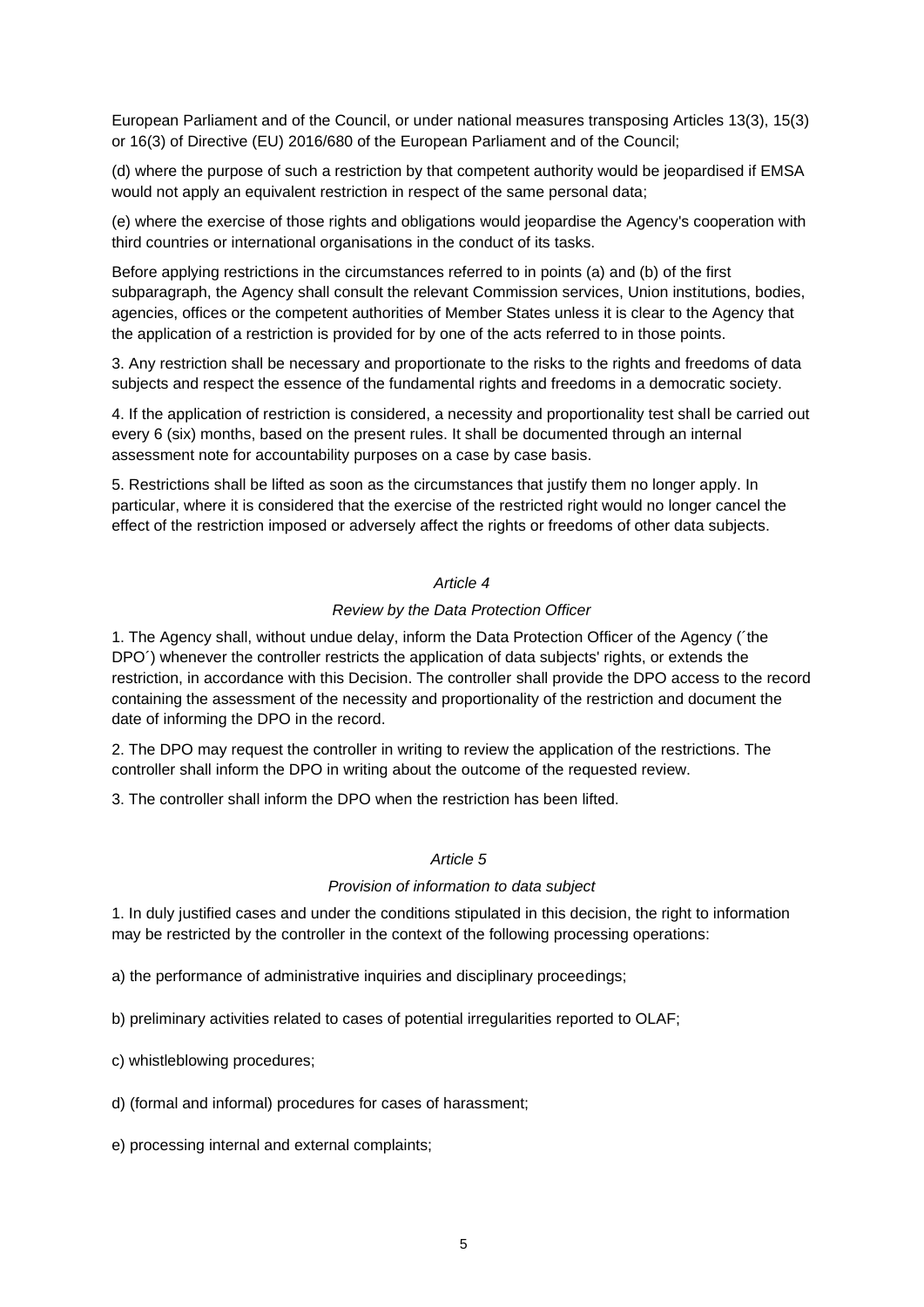f) internal audits;

g) the investigations carried out by the Data Protection Officer in line with Article 45(2) of Regulation 2018/1725;

h) (IT) security investigations handled internally or with external involvement (e.g. CERT-EU).

The Agency shall include in the data protection notices, privacy statements or records in the sense of Article 31 of Regulation (EU) 2018/1725, published on its website and/or on the intranet informing data subjects of their rights in the framework of a given procedure, information relating to the potential restriction of these rights. The information shall cover which rights may be restricted, the reasons and the potential duration.

2. Without prejudice to the provisions of paragraph 3, the Agency, where proportionate, shall also inform individually all data subjects, which are considered persons concerned in the specific processing operation, of their rights concerning present or future restrictions without undue delay and in a written form.

3. Where the Agency restricts, wholly or partly, the provision of information to the data subjects referred to in paragraph 2, it shall record the reasons for the restriction, the legal ground in accordance with Article 3 of this Decision, including an assessment of the necessity and proportionality of the restriction.

The record and, where applicable, the documents containing underlying factual and legal elements shall be registered. They shall be made available to the European Data Protection Supervisor on request.

4. The restriction referred to in paragraph 3 shall continue to apply as long as the reasons justifying it remain applicable.

Where the reasons for the restriction no longer apply, the Agency shall provide information to the data subject on the principal reasons on which the application of a restriction is based. At the same time, the Agency shall inform the data subject of the right of lodging a complaint with the European Data Protection Supervisor at any time or of seeking a judicial remedy in the Court of Justice of the European Union.

The Agency shall review the application of the restriction every six months from its adoption and at the closure of the relevant inquiry, procedure or investigation. Thereafter, the controller shall monitor the need to maintain any restriction every six months.

#### *Article 6*

# *Right of access by data subject*

1. In duly justified cases and under the conditions stipulated in this Decision, the right to access may be restricted by the controller in the context of the following processing operations, where necessary and proportionate:

a) the performance of administrative inquiries and disciplinary proceedings:

b) preliminary activities related to cases of potential irregularities reported to OLAF;

c) whistleblowing procedures;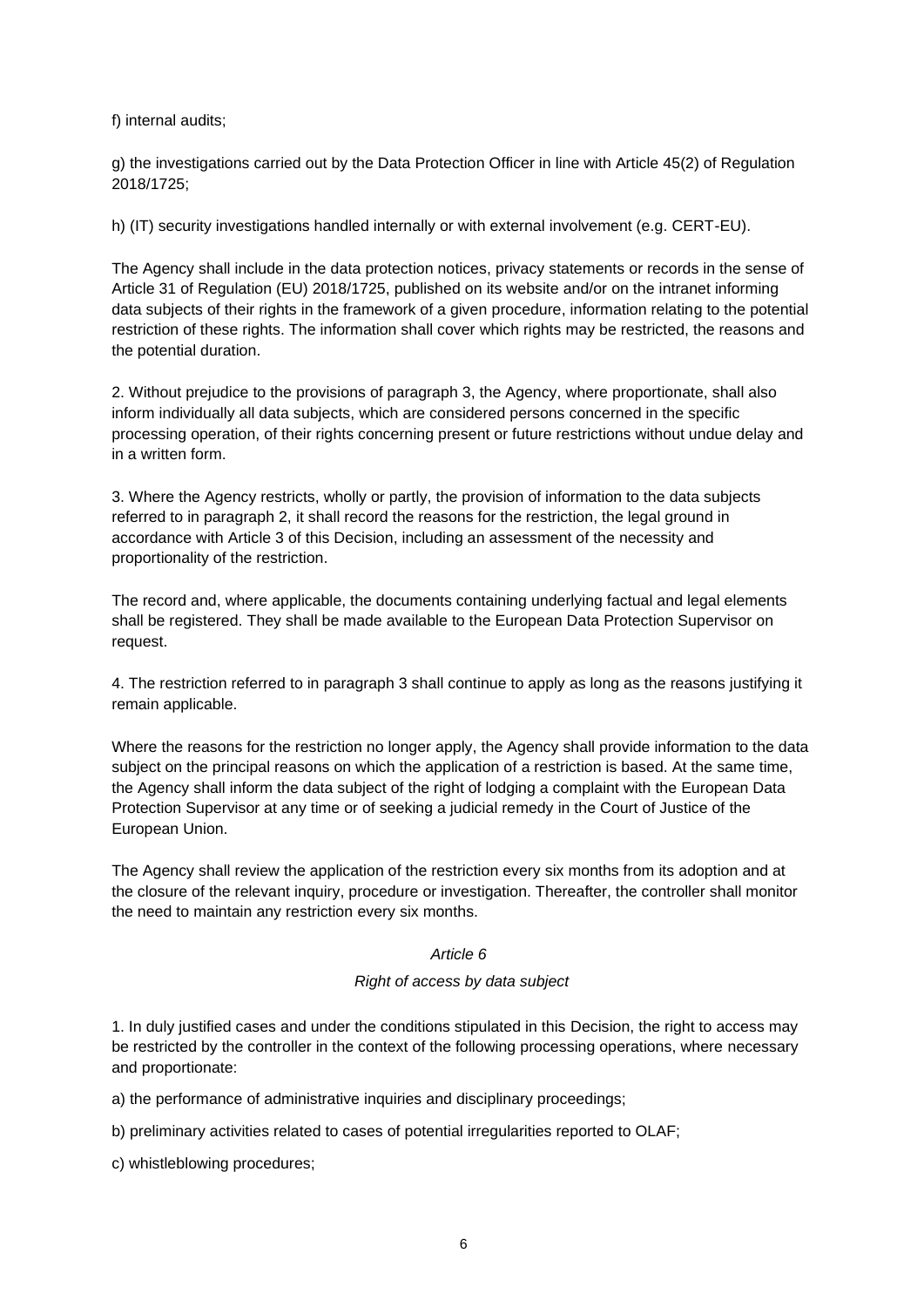d) (formal and informal) procedures for cases of harassment;

e) processing internal and external complaints;

f) internal audits;

g) the investigations carried out by the Data Protection Officer in line with Article 45(2) of Regulation 2018/1725;

h) (IT) security investigations handled internally or with external involvement (e.g. CERT-EU).

Where data subjects request access to their personal data processed in the context of one or more specific cases or to a particular processing operation, in accordance with Article 17 of Regulation (EU) 2018/1725, the Agency shall limit its assessment of the request to such personal data only.

2. Where the Agency restricts, wholly or partly, the right of access, referred to in Article 17 of Regulation (EU) 2018/1725, it shall take the following steps:

(a) it shall inform the data subject concerned, in its reply to the request, of the restriction applied and of the principal reasons thereof, and of the possibility of lodging a complaint with the European Data Protection Supervisor or of seeking a judicial remedy in the Court of Justice of the European Union;

(b) it shall document in an internal assessment note the reasons for the restriction, including an assessment of the necessity, proportionality of the restriction and its duration.

The provision of information referred to in point (a) may be deferred, omitted or denied if it would cancel the effect of the restriction in accordance with Article 25(8) of Regulation (EU) 2018/1725.

The Agency shall review the application of the restriction every six months from its adoption and at the closure of the relevant investigation. Thereafter, the controller shall monitor the need to maintain any restriction every six months.

3. The record and, where applicable, the documents containing underlying factual and legal elements shall be registered. They shall be made available to the European Data Protection Supervisor on request.

# *Article 7*

#### *Right of rectification, erasure and restriction of processing*

1. In duly justified cases and under the conditions stipulated in this Decision, the right to rectification, erasure and restriction may be restricted by the controller in the context of the following processing operations, where necessary and appropriate:

a) the performance of administrative inquiries and disciplinary proceedings;

b) preliminary activities related to cases of potential irregularities reported to OLAF;

c) whistleblowing procedures;

d) (formal and informal) procedures for cases of harassment;

e) processing internal and external complaints;

f) internal audits;

g) the investigations carried out by the Data Protection Officer in line with Article 45(2) of Regulation 2018/1725;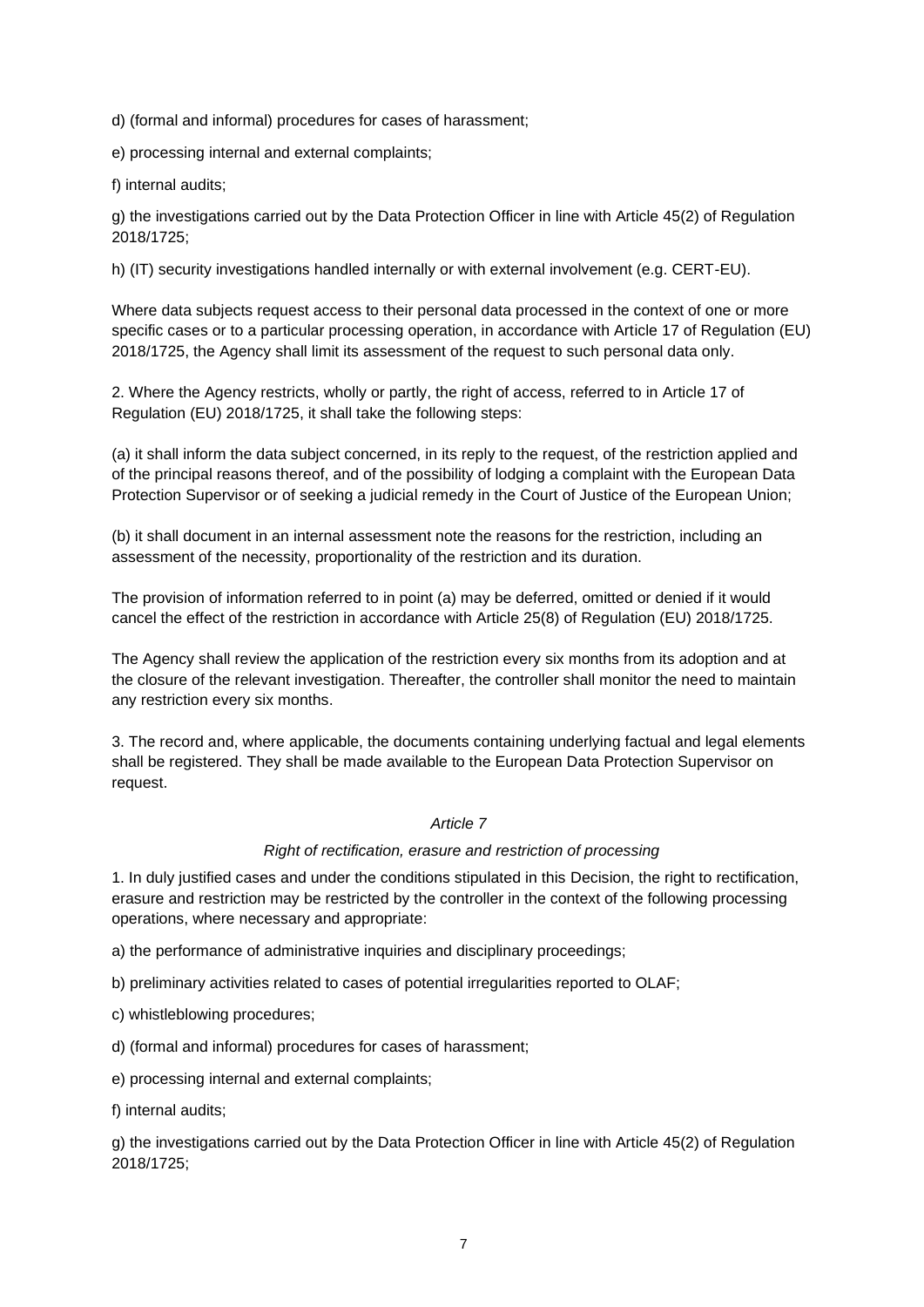h) (IT) security investigations handled internally or with external involvement (e.g. CERT-EU).

i) Back up offline records that are sequential and are processed only in the case of disaster recovery or recovery of partial data.

2. Where the Agency restricts, wholly or partly, the application of the right to rectification, erasure and restriction of processing referred to in Articles 18, 19(1) and 20(1) of Regulation (EU) 2018/1725, it shall take the steps set out in Article 6(2) of this Decision and register the record in accordance with Article 6(3) thereof. Notwithstanding the above steps, every restriction shall be subject to review pursuant to the conditions of Article 3 (4) of this Decision.

# *Article 8*

*Communication of a personal data breach to the data subject and confidentiality of electronic communications*

1. In duly justified cases and under the conditions stipulated in this Decision, the right to the communication of a personal data breach may be restricted by the controller in the context of the following processing operations, where necessary and appropriate:

a) the performance of administrative inquiries and disciplinary proceedings;

b) preliminary activities related to cases of potential irregularities reported to OLAF;

c) whistleblowing procedures;

d) processing internal and external complaints;

e) internal audits;

f) the investigations carried out by the Data Protection Officer in line with Article 45(2) of Regulation 2018/1725;

g) (IT) security investigations handled internally or with external involvement (e.g. CERT-EU).

2. In duly justified cases and under the conditions stipulated in this Decision, the right to confidentiality of electronic communications may be restricted by the controller in the context of the following processing operations, where necessary and appropriate:

a) the performance of administrative inquiries and disciplinary proceedings;

b) preliminary activities related to cases of potential irregularities reported to OLAF;

c) whistleblowing procedures;

d) formal procedures for cases of harassment;

e) processing internal and external complaints;

f) (IT) security investigations handled internally or with external involvement (e.g. CERT-EU).

3. Where the Agency restricts the communication of a personal data breach to the data subject or the confidentiality of electronic communications referred to in Articles 35 and 36 of Regulation (EU) 2018/1725, it shall record and register the reasons for the restriction in accordance with Article 5(3) of this Decision. Article 5(4) of this Decision shall apply. Notwithstanding the above steps, every restriction shall be subject to review pursuant to the conditions of Article 3 (4) of this Decision.